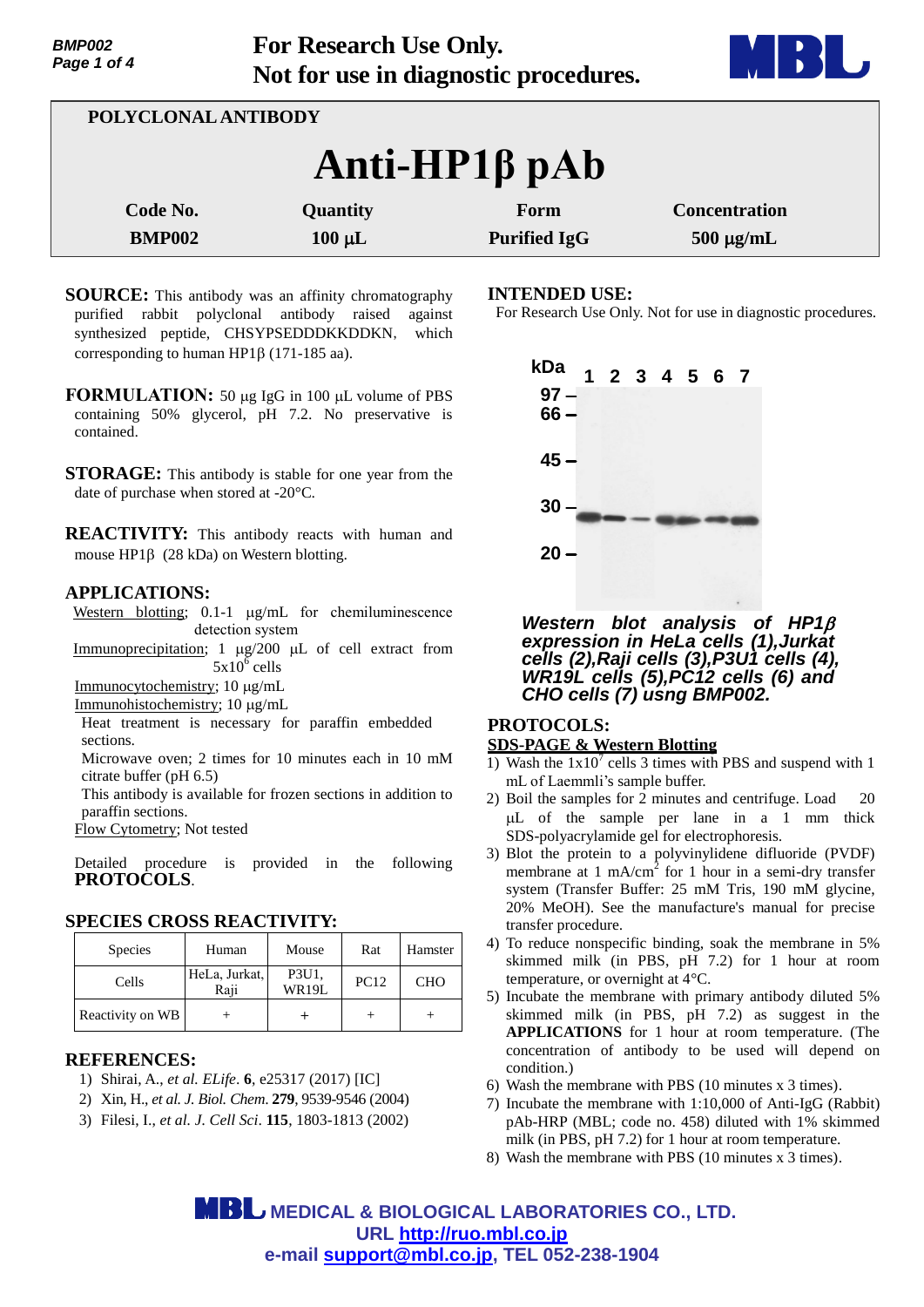- 9) Wipe excess buffer on the membrane, then incubate it with appropriate chemiluminescence reagent for 1 minute. Remove extra reagent from the membrane by dabbing with paper towel, and seal it in plastic wrap.
- 10) Expose to an X-ray film in a dark room for 3 minutes. Develop the film as usual. The condition for exposure and development may vary.
	- (Positive controls for Western blotting; HeLa, Jurkat, Raji, WR19L, P3U1, PC12 and CHO)



*Immunoprecipitation of HP1 from HeLa cells with rabbit IgG 1 g (1) or BMP002 1 g (2). Affer immunoprecipitated with the antibody, immunocomplex was resolved on SDS-PAGE and immunoblotted with BMP002.*

#### **Immunoprecipitation**

- 1) Wash the cells 3 times with PBS and suspend with 10 volume of cold Lysis buffer [50 mM HEPES (pH 7.4), 250 mM NaCl, 0.1% NP-40, 5 mM EDTA, 10% glycerol] containing appropriate protease inhibitors. Incubate it at 4°C with rotating for 30 minutes, then sonicate briefly (up to 10 seconds).
- 2) Centrifuge the tube at 12,000 x g for 10 minutes at 4 °C and transfer the supernatant to another tube.
- 3) Add primary antibody as suggest in the **APPLICATIONS** into 200 µL of the supernatant. Mix well and incubate with gentle agitation for 60 minutes at room temperature. Add 20 uL of 50% protein A agarose beads resuspended in the cold Lysis buffer. Mix well and incubate with gentle agitation for 60 minutes at room temperature.
- 4) Wash the beads 3-5 times with the cold Lysis buffer (centrifuge the tube at 2,500 x g for 10 seconds).
- 5) Resuspend the beads in 20  $\mu$ L of Laemmli's sample buffer, boil for 3-5 minutes, and centrifuge for 5 minutes. Use 20 L/lane for the SDS-PAGE analysis. (See SDS-PAGE & Western blotting.)

(Positive control for immunoprecipitation; HeLa)



*Immunocytochemical detection of HP1 on Ethanol fixed HeLa cells with BMP002.*

### **Immunocytochemistry**

- 1) Culture the cells in the appropriate condition on a glass slide. (for example, spread  $1 \times 10^4$  of HeLa cells for one slide, then incubate in a  $CO<sub>2</sub>$  incubator for one night.)
- 2) Wash the cells 3 times with PBS.
- 3) Fix the cells by immersing the slide in 100% ethanol for 30 minutes at 37°C.
- 4) Immerse the slides in PBS containing 0.05% Tween-20 for 10 minutes at 37°C.
- 5) Wash the cells 3 times with PBS.
- 6) Add the primary antibody diluted with PBS as suggest in the **APPLICATIONS** onto the cells and incubate for 30 minutes at room temperature (Optimization of antibody concentration or incubation condition is recommended if necessary.)
- 7) Prepare a wash container such as a 500 mL beaker with a stirrer. Then wash the cultured cells on the glass slide by soaking the slide with a plenty of PBS in the wash container for 5 minutes. Take care not to touch the cells. Repeat another wash once more.
- 8) Add FITC-conjugated anti-rabbit IgG antibody onto the cells. Incubate for 30 minutes at 4°C. Keep out light by aluminum foil.
- 9) Wash the slide in a plenty of PBS as in the step 6).
- 10) Wipe excess liquid from slide but take care not to touch the cells. Never leave the cells to dry.
- 11) Promptly add mounting medium onto the slide, then put a cover slip on it.

(Positive control for immunocytochemistry; HeLa)

#### **Immunohistochemical staining for frozen sections**

- 1) Prepare the frozen sections of rat liver
- 2) Add the primary antibody diluted with PBS as suggest in the **APPLICATIONS** onto the cells and incubate for 1 hour at room temperature (Optimization of antibody concentration or incubation condition is recommended if necessary.)
- 3) Prepare a wash container such as a 500 mL beaker with a magnetic stirrer. Then wash the cultured cells on the glass